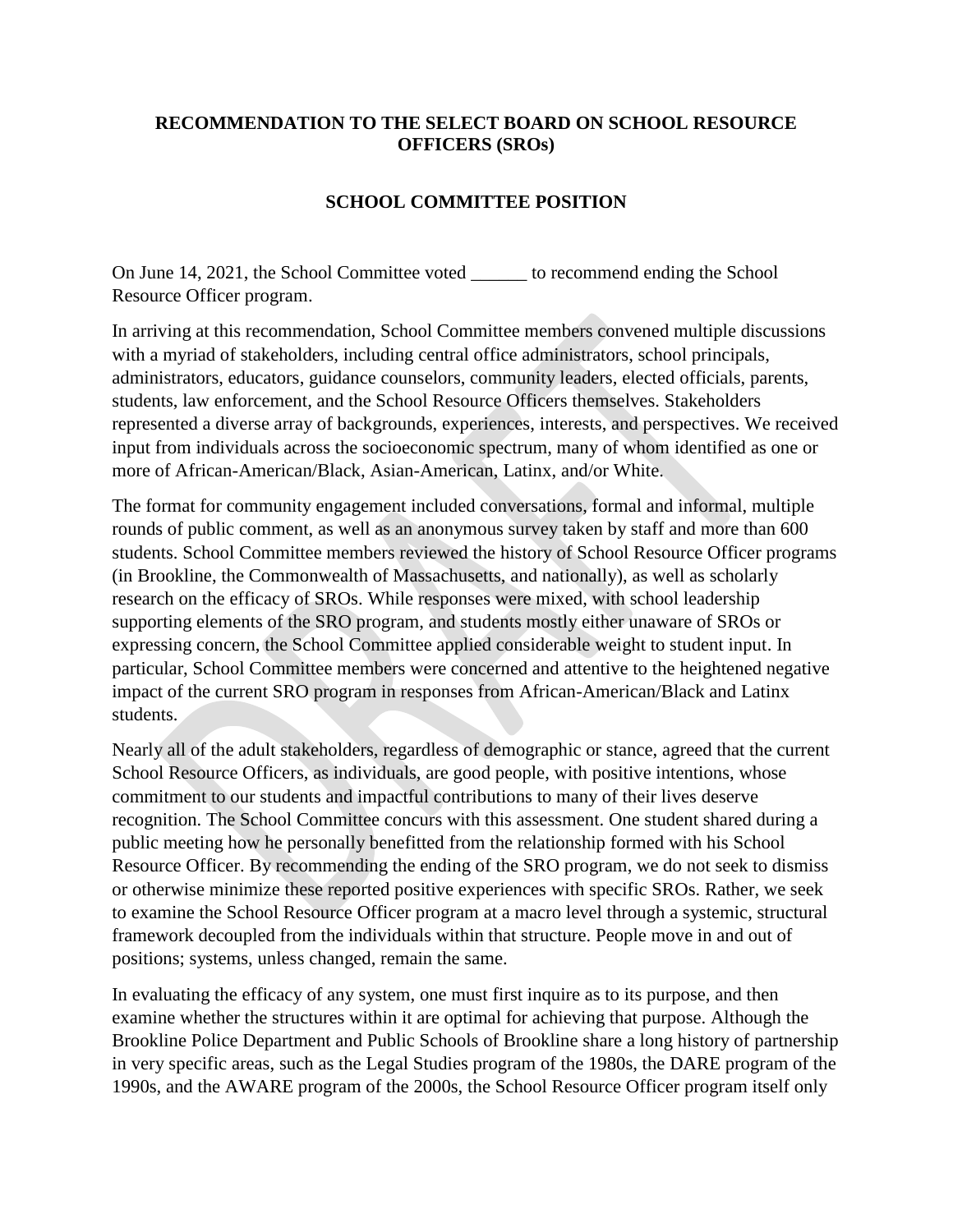dates back to October of 2019. At that time, Interim Chief of the Brookline Police Department, Andrew Lipson, and Interim Superintendent of the Public Schools of Brookline, Ben Lummis, entered into a Memorandum of Agreement along with the Norfolk County District Attorney's Office "…to facilitate a safe and secure environment for students, faculty, staff and the entire school community in the Town of Brookline." The October 2019 MOA further establishes that the three entities will "coordinate their efforts and share information in order to prevent violence involving the students of the Public Schools of Brookline…prevent the use, abuse, and distribution of alcohol and other controlled substances…and to promote a safe and nurturing environment in the school community." The MOA explicitly reserves non-criminal disciplinary matters to school officials: "…it is the sole prerogative of school officials to impose discipline in accordance with the policies and procedures for infractions of school rules and policies not amounting to criminal or delinquent conduct." School Resource Officers serve as police liaisons "in order to facilitate prompt and clear communications between the school and police personnel." They "are considered a part of the Public Schools of Brookline District's 'Law Enforcement Unit'…" The Brookline Police Department, on its website, defines School Resource Officers as police officers who "work in collaboration with school administration to support students, ensure positive outcomes for youth, and connect the school, students, and families to services and resources in the community."

The October 2019 MOA that implemented the SRO program in Brookline was a delayed response to state legislation enacted in 2014 motivated by a spate of school shootings across the country. The 2014 statute, the Gun Violence Reduction  $Act^1$ , mandated that SROs be placed in all municipalities in the state where a school is located. Under legislation passed and signed into law in 2018, the state updated its requirements on the information that school districts provide in their Memorandum of Agreement with their local Police Department(s) regarding the scope of SRO roles and responsibilities. In September of 2018, the Massachusetts Attorney General issued a sample Memorandum of Agreement to be used as a template. Currently, the state does not require municipalities to retain SROs. Each city and town can decide for itself, subject to a request by the superintendent of schools.<sup>2</sup>

Community conversation around the purposes of the SRO program primarily highlighted promotion of a safe, nurturing environment, social-emotional support for students, positive interactions with police officers, and diversion from criminal court. School Committee members received considerable anecdotal reports, in both directions, about the effectiveness and ineffectiveness of the SRO program in achieving these objectives. In an effort to better quantify the positions of the most directly affected stakeholders, we surveyed staff and students in multiple choice and narrative response formats. The goal of the survey was not merely to determine where a majority of respondents landed on any one particular question, but to discern any patterns in the responses based on subgroupings by grade level, race, and stakeholder group (i.e. student or staff). Nearly everyone involved at any stage of this SRO program review, both in favor of the program and against, recognized the importance of applying these social and racial lenses as an acknowledgement of the disparate experiences of minorities in our community and

 $\overline{a}$ 

<sup>1</sup> https://malegislature.gov/laws/sessionlaws/acts/2014/chapter284

<sup>2</sup> <https://malegislature.gov/Laws/SessionLaws/Acts/2020/Chapter253>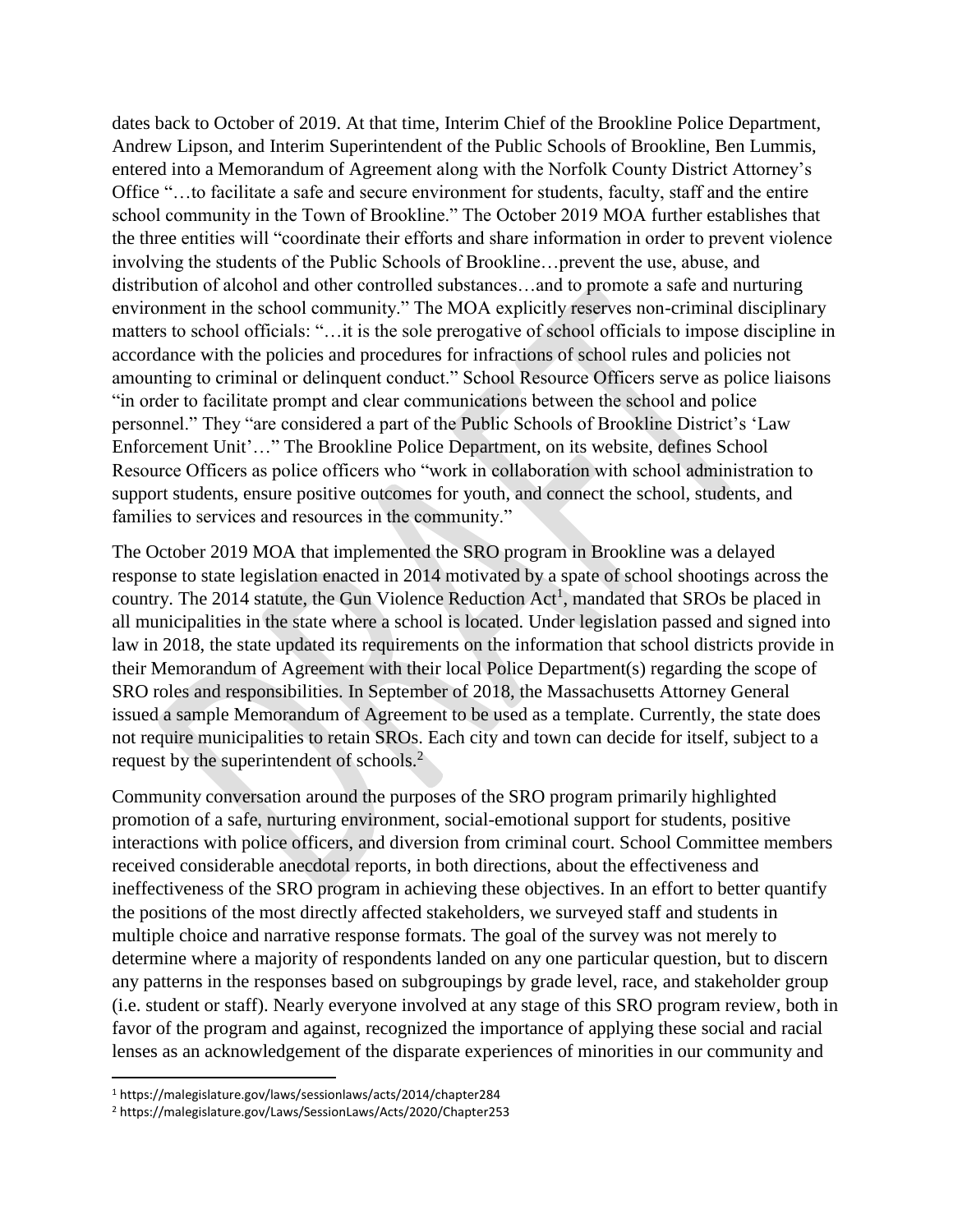throughout the nation. To strictly adhere to majoritarian numbers, in either direction, would by definition override and effectively suppress the voices of those in the minority. The School Committee strives to hear all voices.

The SRO survey was conducted over a 3-day span during the last week of May. Students in Grades 6-12, along with staff, received an opportunity to respond to the survey. More than 600 students participated, as did over 250 staff members. A small number of school building leaders provided narrative feedback.

The first question asked whether respondents knew that an SRO is a police officer. 70% of students responded that they did not know SROs are police officers, compared to 17% of staff. 30% of students reported that they knew their school had an SRO, compared to 66% of staff. Among those who reported awareness of SROs in their school buildings, only 15% of students strongly agreed that SRO presence made them feel safer (54% disagreed or strongly disagreed). By more than double (31%), staff respondents strongly agreed that students feel safer with SROs in the buildings. This suggests that adult perceptions of student feelings on safety with SROs do not align with actual student perceptions.

While a majority of students, irrespective of race, who knew about SROs in their school buildings disagreed or strongly disagreed that they feel safer with SROs, the percentage of African-American/Black and Latinx students who disagreed or strongly disagreed was even greater: 66%. Only 3% of African-American/Black and Latinx students strongly agreed that SROs make them feel safer. Looking at Asian and White students only, 55% disagreed or strongly disagreed that SROs make them feel safer.

Middle schoolers responded quite differently than high schoolers. 72% of middle school students who knew about SROs in their school buildings (39 students) agreed or strongly agreed that SROs make them feel safer. Only 37% of high school students who knew about SROs in their school buildings (126 students) felt the same. This divide between middle school and high school also manifested itself in the results to a question about student comfort level with speaking to SROs. 58% of middle schoolers agreed or strongly agreed with feeling comfortable talking to SROs, compared to 43% of high schoolers. Only 8% of middle schoolers said they strongly disagreed with feeling comfortable talking to SROs, while 36% of high schoolers strongly disagreed.

By race, not even one African-American/Black or Latinx student strongly agreed with feeling comfortable talking to SROs, while 58% disagreed or strongly disagreed. Among Asian and White students, a narrow majority (51%) disagreed or strongly disagreed with feeling comfortable talking to SROs.

These combined data points, though limited by sample size, at minimum suggest a need to deliberatively rethink how the Town of Brookline, the Police Department, and the Public Schools of Brookline can best achieve the Police Department's worthy stated objective to "work in collaboration with school administration to support students, ensure positive outcomes for youth, and connect the school, students, and families to services and resources in the community." The fact that 70% of respondents did not know about the SRO program (or its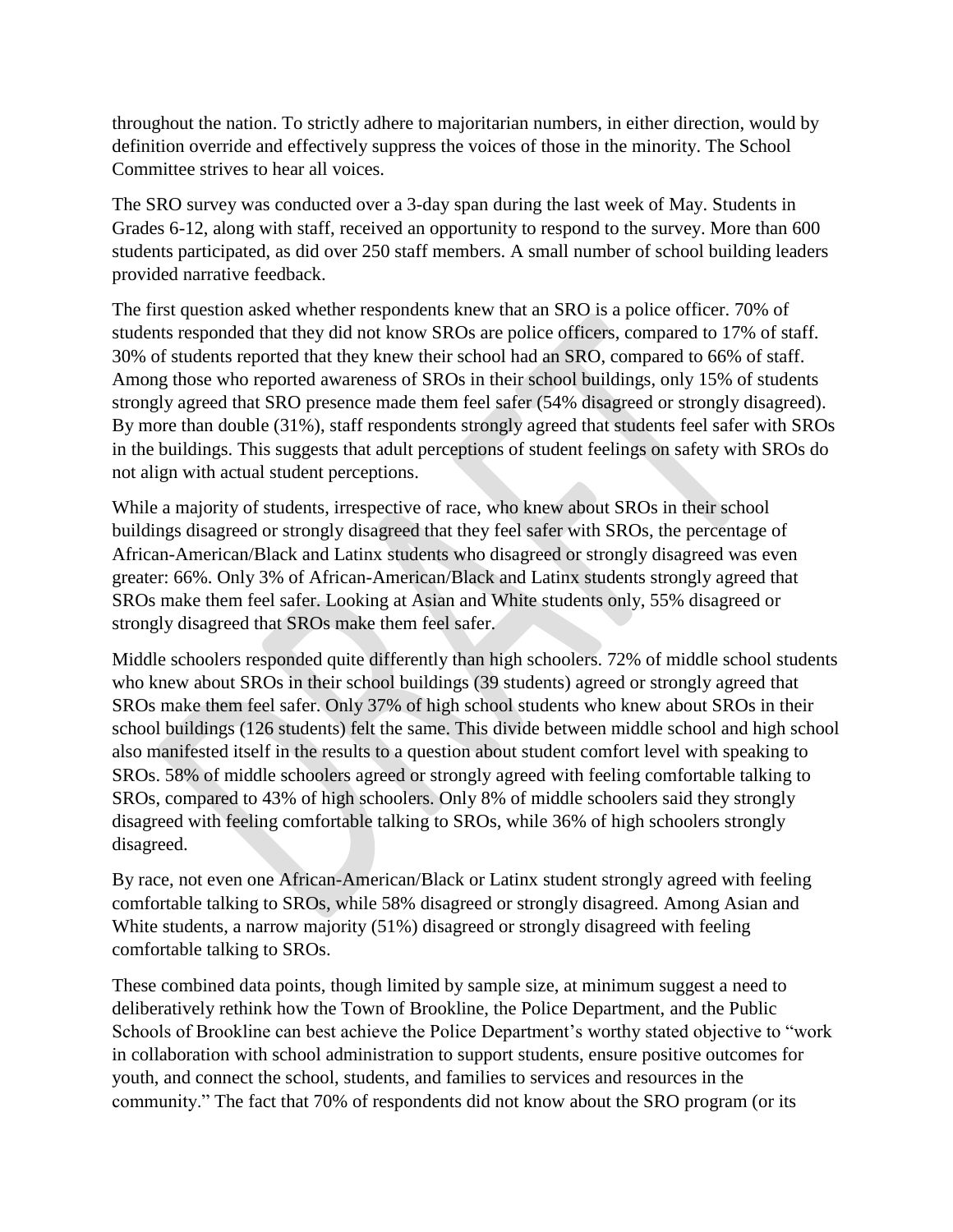affiliation with the Brookline Police Department) suggests limited efficacy based on numbers alone. A majority of high school students disagreeing that they feel safer around SROs, and disagreeing that they feel comfortable talking to SROs, concerns the School Committee. That these numbers are even more pronounced in our African-American/Black and Latinx student responses makes swift reform all the more important. We believe that the Public Schools of Brookline must create a climate and culture of physical and psychological safety for every student. Without feeling safe, students will not be able to grow and learn at their best.

At a minimum, most stakeholders agree that police officers should not have permanent office space in our schools, let alone next to the METCO office at the high school. A majority of stakeholders also agree that police officers should not be providing regular instruction to students in lieu of educators. Several School Committee members and community leaders expressed concern over the intimidation factor of armed, uniformed police officers permanently ensconced in our school buildings.

The School Committee's recommendation to end the SRO program should not be construed as a desire to sever all relationships between the Public Schools of Brookline and the Brookline Police Department. Nor should this recommendation be interpreted as an indictment against any particular individual or School Resource Officer. The School Committee routinely reviews programs in all categories, whether academic, administrative, athletic, operational, or wellnessrelated. In reviewing such programs, we remind ourselves that we are not critiquing or evaluating the individuals involved, but rather the positions, structures, and systems in place. Even when one program ends, the individuals who held positions within that program sometimes remain involved under a different capacity better-suited for the needs of the district.

The Brookline Police Department and Public Schools of Brookline share a decades-long relationship that survives any one particular program. Termination of the DARE program in 2008 clearly did not mark the end of the schools' relationship with the police. Nor would termination of the SRO program. As it always remains the objective of the School Committee to promote the best interests of our school community, we want to carefully evaluate how to optimize the delivery of support services for our students, a subject for which we have devoted significant time and consideration to during the last year and a half in relation to the COVID-19 pandemic. The School Committee believes that a combination of educators, guidance counselors, mental health professionals, and public health experts would better serve many of the objectives identified as purposes of the SRO program, albeit not necessarily to the exclusion of police officers and other professionals who could provide support as guest speakers and mentors upon student request.

Ending the SRO program requires additional process. The School Committee insists that any such proposal be comprehensive, well-articulated, and reflective of school leader input. Several school principals and other district leaders expressed support for the SRO program in testimony to the Select Board's Task Force, and in public meetings convened by the School Committee. Any new program that replaces the SRO program must identify a specific plan, timing, funding, and reallocation of resources to maintain and enhance student support. This summer, the School Committee would like the Public Schools of Brookline Administration to provide the following